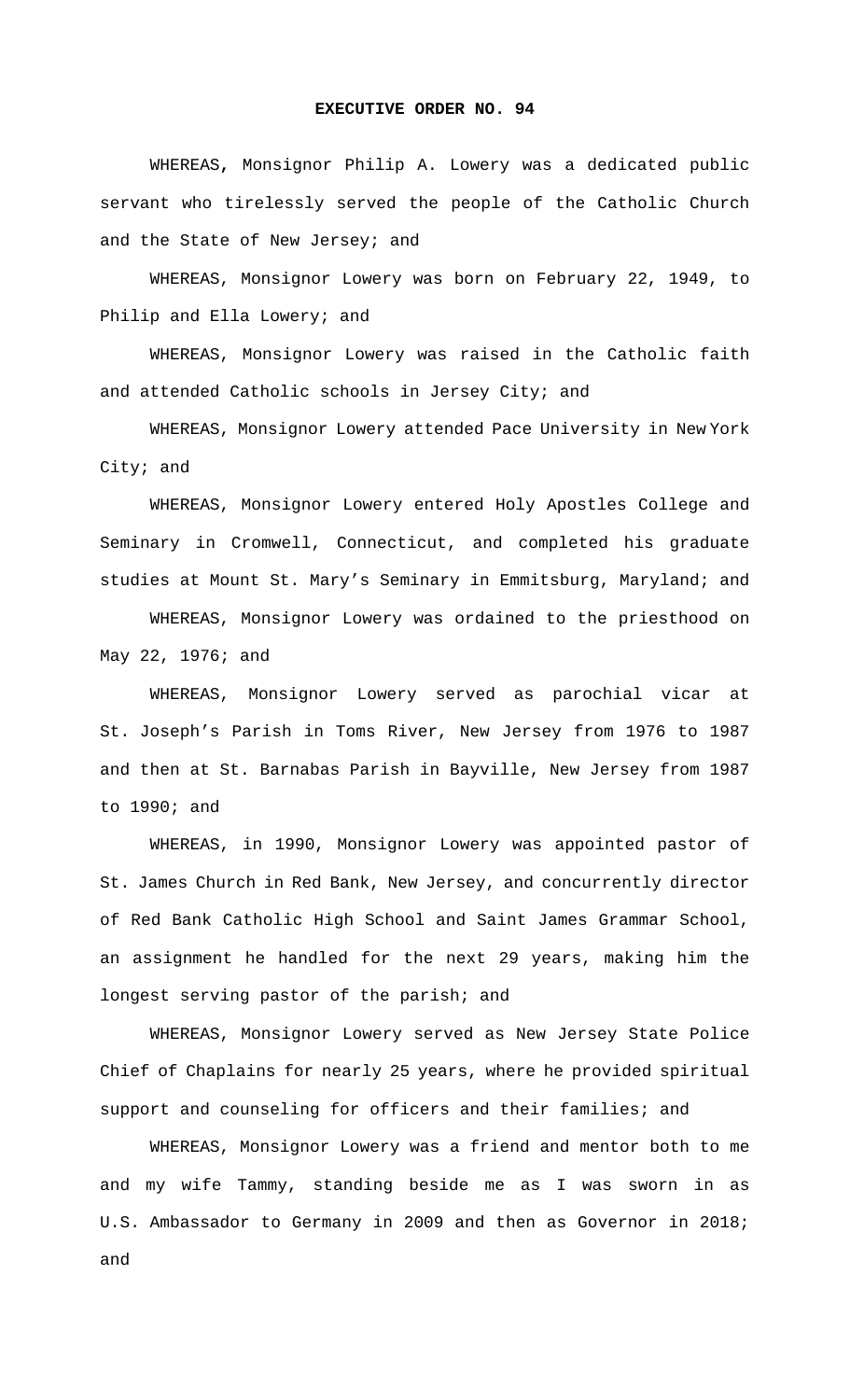WHEREAS, Monsignor Lowery was a constant source of support, both personally and spiritually, to my family for over 30 years, as he was for so many families throughout the State; and

WHEREAS, Monsignor Lowery was one of the first responders during the September 11<sup>th</sup> terrorist attacks, volunteering with New Jersey's Urban Search and Rescue, Task Force 1 at Ground Zero; and

WHEREAS, in 2005, Monsignor Lowery traveled to New Orleans to support the recovery efforts following Hurricane Katrina and, in 2012, with Bishop David O'Connell, visited the churches and areas affected by Superstorm Sandy to render spiritual aid to those impacted by the disaster; and

WHEREAS, Monsignor Lowery found his calling serving his faith and the people of New Jersey; and

WHEREAS, Monsignor Lowery was deeply devoted to his parishioners, providing spiritual guidance and support for all who needed it; and

WHEREAS, Monsignor Lowery was always there for those in need, generously giving his time, support, and advice; and

WHEREAS, Monsignor Lowery's presence will be sorely missed by his family, parishioners, countless friends, colleagues, and by the people of New Jersey whom he served so well; and

WHEREAS, it is with great sorrow that we mourn the passing of Monsignor Lowery and extend our deepest sympathy to his family, friends, and colleagues; and

WHEREAS, it is appropriate to honor the exemplary character, selflessness, and cherished memory of Monsignor Lowery and to mark his passing;

2